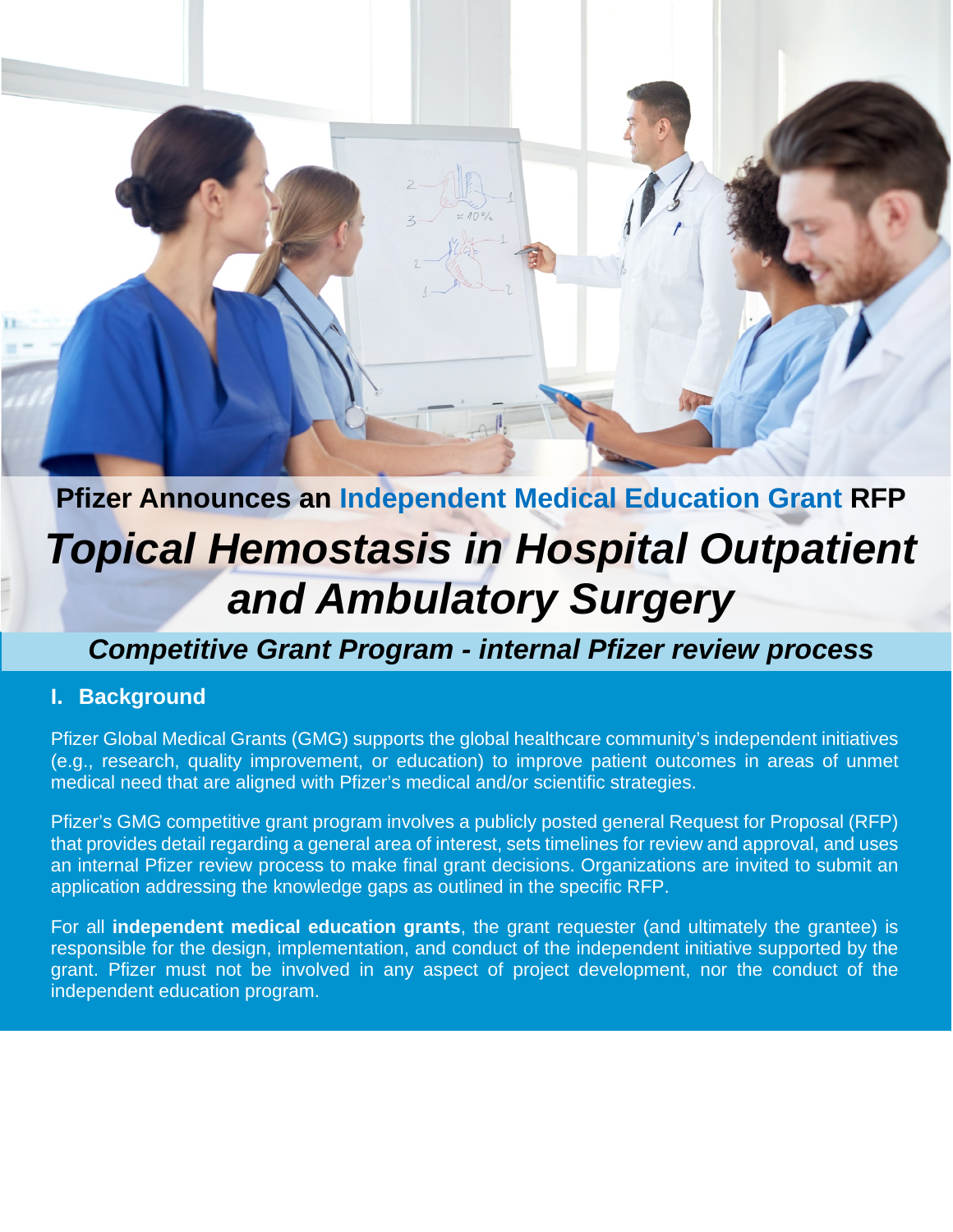## **II. Eligibility**

| <b>Geographic Scope:</b>                        | <b>United States</b>                                                                                                                                                                                                                                                                                                                                            |
|-------------------------------------------------|-----------------------------------------------------------------------------------------------------------------------------------------------------------------------------------------------------------------------------------------------------------------------------------------------------------------------------------------------------------------|
| <b>Applicant Eligibility</b><br><b>Criteria</b> | The following may apply: medical, dental, nursing, allied health, and/or<br>pharmacy professional schools; healthcare institutions (both large and<br>small); professional associations and medical societies; medical<br>education companies; and other entities with a mission related to<br>healthcare professional education and/or healthcare improvement. |
|                                                 | If the project involves multiple departments within an institution and/or<br>between different institutions / organizations / associations. all institutions<br>must have a relevant role and the requesting organization must have a<br>key role in the project.                                                                                               |
|                                                 | For projects offering continuing education credit, the requesting<br>organization must be accredited.                                                                                                                                                                                                                                                           |

## **III. Requirements**

| <b>Date RFP Issued</b>                           | April 7, 2022                                                                                                                                                                                                                                                                                                                                                                         |
|--------------------------------------------------|---------------------------------------------------------------------------------------------------------------------------------------------------------------------------------------------------------------------------------------------------------------------------------------------------------------------------------------------------------------------------------------|
| <b>Clinical Area</b>                             | Surgery                                                                                                                                                                                                                                                                                                                                                                               |
| <b>General Area of Interest</b><br>for this RFP: | Projects that will be considered for Pfizer support will focus on<br>educating surgeons and other healthcare professionals on topical<br>hemostasis in surgical procedures performed at Hospital Outpatient<br>Department (HOPD) and Ambulatory Surgery Centers (ASC) sites of<br>care, addressing knowledge and practice gaps specific to perioperative<br>bleeding at HOPD and ASC. |
|                                                  | We are particularly interested in programs that focus on some or all of<br>the following:                                                                                                                                                                                                                                                                                             |
|                                                  | Management of capillary, venous and arteriolar bleeding                                                                                                                                                                                                                                                                                                                               |
|                                                  | Preparation and use of topical hemostatic agents in HOPD and<br>ASC operating room environment                                                                                                                                                                                                                                                                                        |
|                                                  | Assessment of bleeding severity and effectiveness of topical<br>hemostats in HOPD and ASC surgery                                                                                                                                                                                                                                                                                     |
|                                                  | It is not our intent to support clinical research projects. Projects evaluating<br>the efficacy of therapeutic or diagnostic agents will not be considered.                                                                                                                                                                                                                           |



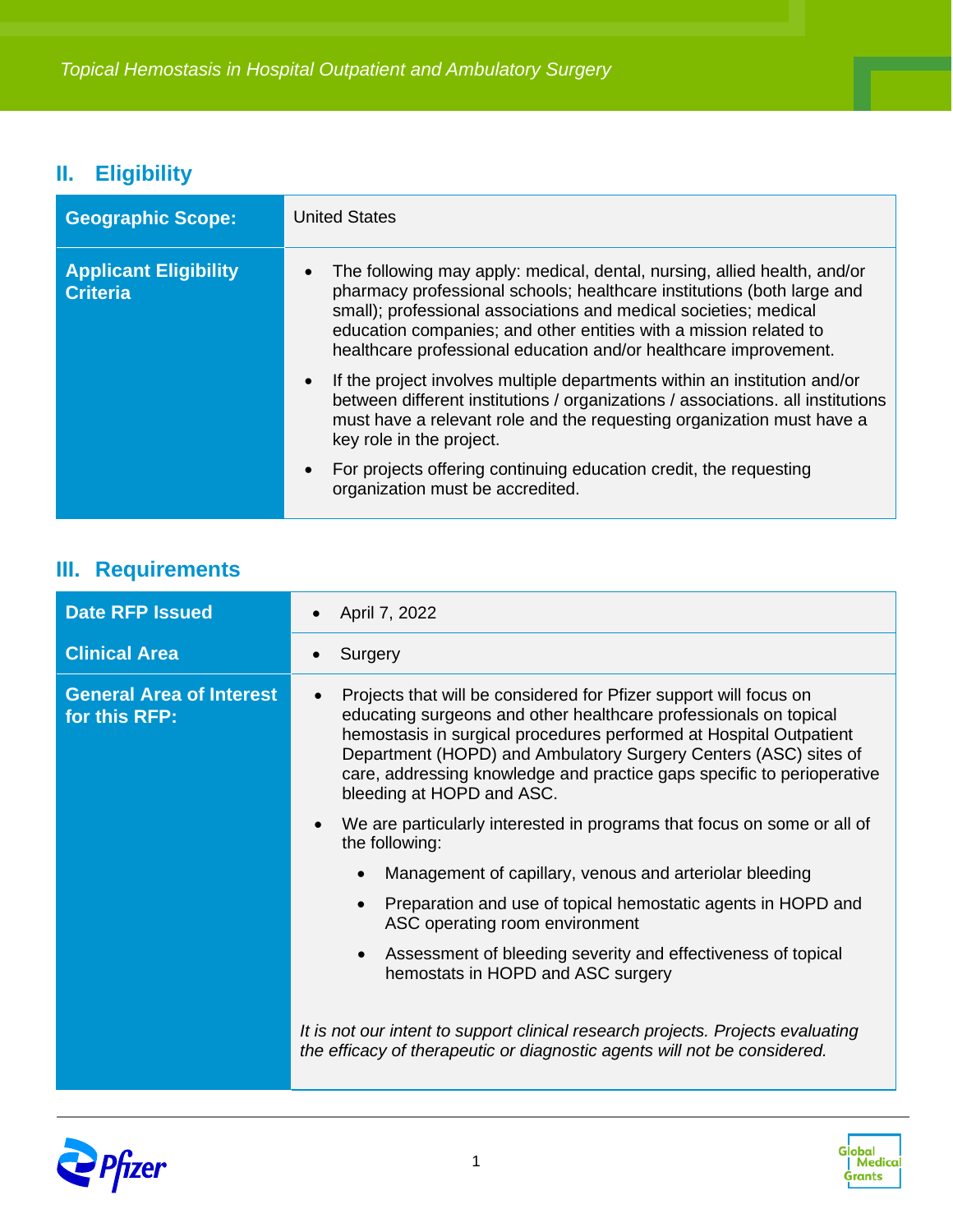| <b>Target Audience:</b>                                                               | Surgeons and other healthcare professionals involved in performing<br>surgical procedures at HOPD and ASC in the areas including but not<br>limited to: orthopedics, neurosurgery, ENT, general surgery,<br>gynecology, urology, gastrointestinal surgery                                                                                                                                                                                                                                                                                                                                                                                                                                                                                                                                                                                                                                                                                                                                                                                                                                                                                                                                                                                                                                                                                                 |
|---------------------------------------------------------------------------------------|-----------------------------------------------------------------------------------------------------------------------------------------------------------------------------------------------------------------------------------------------------------------------------------------------------------------------------------------------------------------------------------------------------------------------------------------------------------------------------------------------------------------------------------------------------------------------------------------------------------------------------------------------------------------------------------------------------------------------------------------------------------------------------------------------------------------------------------------------------------------------------------------------------------------------------------------------------------------------------------------------------------------------------------------------------------------------------------------------------------------------------------------------------------------------------------------------------------------------------------------------------------------------------------------------------------------------------------------------------------|
| <b>Expected Approximate</b><br><b>Monetary Range of</b><br><b>Grant Applications:</b> | Individual projects requesting up to \$100,000 will be considered. The<br>estimated total available budget related to this RFP is \$200,000.                                                                                                                                                                                                                                                                                                                                                                                                                                                                                                                                                                                                                                                                                                                                                                                                                                                                                                                                                                                                                                                                                                                                                                                                              |
| <b>Key Dates:</b>                                                                     | RFP release date: April 7, 2022<br>$\bullet$<br>Grant Application due date: June 2, 2022<br>$\bullet$<br>Please note the deadline is 23:59 Eastern Standard Time (e.g. New<br>York, GMT -5).<br>Anticipated Grant Award Notification Date: June 30, 2022<br>Grants will be distributed following a fully executed agreement.<br>$\bullet$<br>Anticipated Project Start and End Dates: Projects can only begin upon<br>$\bullet$<br>contract execution, which is anticipated to occur by August 1, 2022                                                                                                                                                                                                                                                                                                                                                                                                                                                                                                                                                                                                                                                                                                                                                                                                                                                    |
| <b>How to Submit:</b>                                                                 | Please go to www.cybergrants.com/pfizer/knowledge and sign in. First-<br>time users should click "Create your password". [Note: there are individual<br>portals for each grant application type (e.g., knowledge, LOI, research full<br>proposal, and QI full proposal). Please be sure to use the URL above.]<br>Click the "Start A New Knowledge Gap Application" button.<br>In the application:<br>For the question "What type of request are you submitting?"<br>$\circ$<br>select Response to a Request for Proposal (RFP)<br>For the question "Are you replying to a Request for Proposal<br>$\circ$<br>as part of the Competitive Grant Program?" select Yes<br>Select the following Competitive Grant Program Name: 2022<br>$\circ$<br>HOS US: Topical Hemostasis in Hospital Outpatient and<br><b>Ambulatory Surgery</b><br>Select the following Primary Area of Interest: Surgery<br>$\circ$<br>Requirements for submission:<br>Complete all required sections of the online application and upload your<br>project proposal (see Appendix) in the General RFP Submission field.<br>If you encounter any technical difficulties with the website, please click<br>the "Technical Questions" link at the bottom of the page.<br><b>IMPORTANT:</b> Be advised applications submitted after the due date will not<br>be reviewed by the committee. |



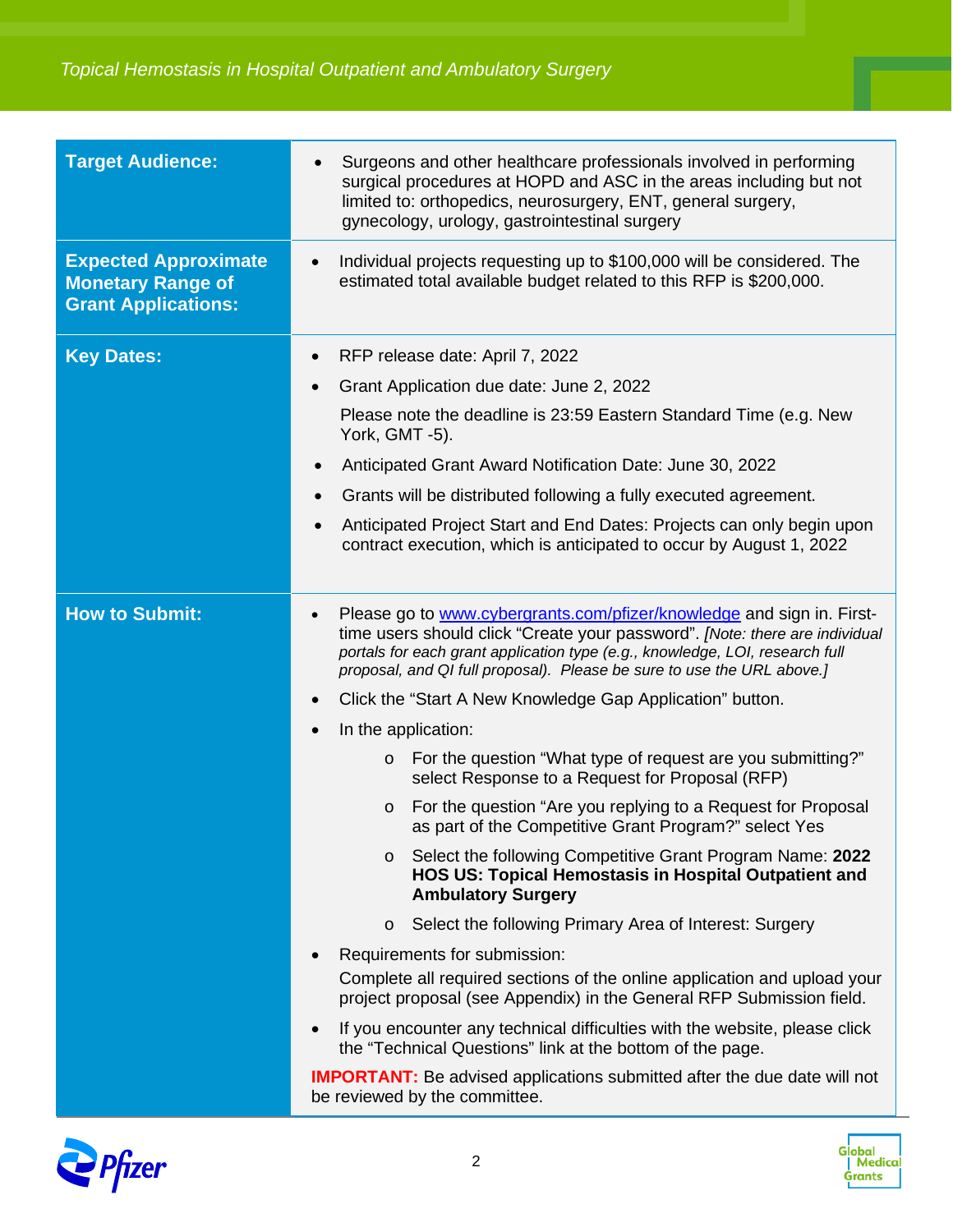| <b>Questions:</b>                                                          | If you have questions regarding this RFP, please direct them in writing<br>$\bullet$<br>to the Grant Officer, Jessica Romano (Jessica. Romano@pfizer.com),<br>with the subject line "2022 HOS US: Topical Hemostasis in Hospital<br>Outpatient and Ambulatory Surgery."                                                                                                                                                                                                                                                                                                                                                                             |
|----------------------------------------------------------------------------|-----------------------------------------------------------------------------------------------------------------------------------------------------------------------------------------------------------------------------------------------------------------------------------------------------------------------------------------------------------------------------------------------------------------------------------------------------------------------------------------------------------------------------------------------------------------------------------------------------------------------------------------------------|
| <b>Grant Agreements:</b>                                                   | If your grant is approved, your institution will be required to enter into a<br>$\bullet$<br>written grant agreement with Pfizer. Please click here to view the core<br>terms of the agreement.<br>Pfizer has drafted the terms of these agreements to be balanced and<br>$\bullet$<br>reasonable and to further the goals of both parties. Negotiating grant<br>agreements requires significant resources, so please ensure that your<br>institution (including your legal department) is able and willing to abide<br>by these terms before proceeding with submission of your application<br>as they will need to be accepted in their entirety. |
| <b>Review and Approval</b><br><b>Process</b>                               | Grant requests received in response to a general RFP are reviewed by<br>$\bullet$<br>Pfizer to make final grant decisions.                                                                                                                                                                                                                                                                                                                                                                                                                                                                                                                          |
| <b>Mechanism by which</b><br><b>Applicants will be</b><br><b>Notified:</b> | All applicants will be notified via email by the dates noted above.<br>Applicants may be asked for additional clarification during the review<br>period.                                                                                                                                                                                                                                                                                                                                                                                                                                                                                            |



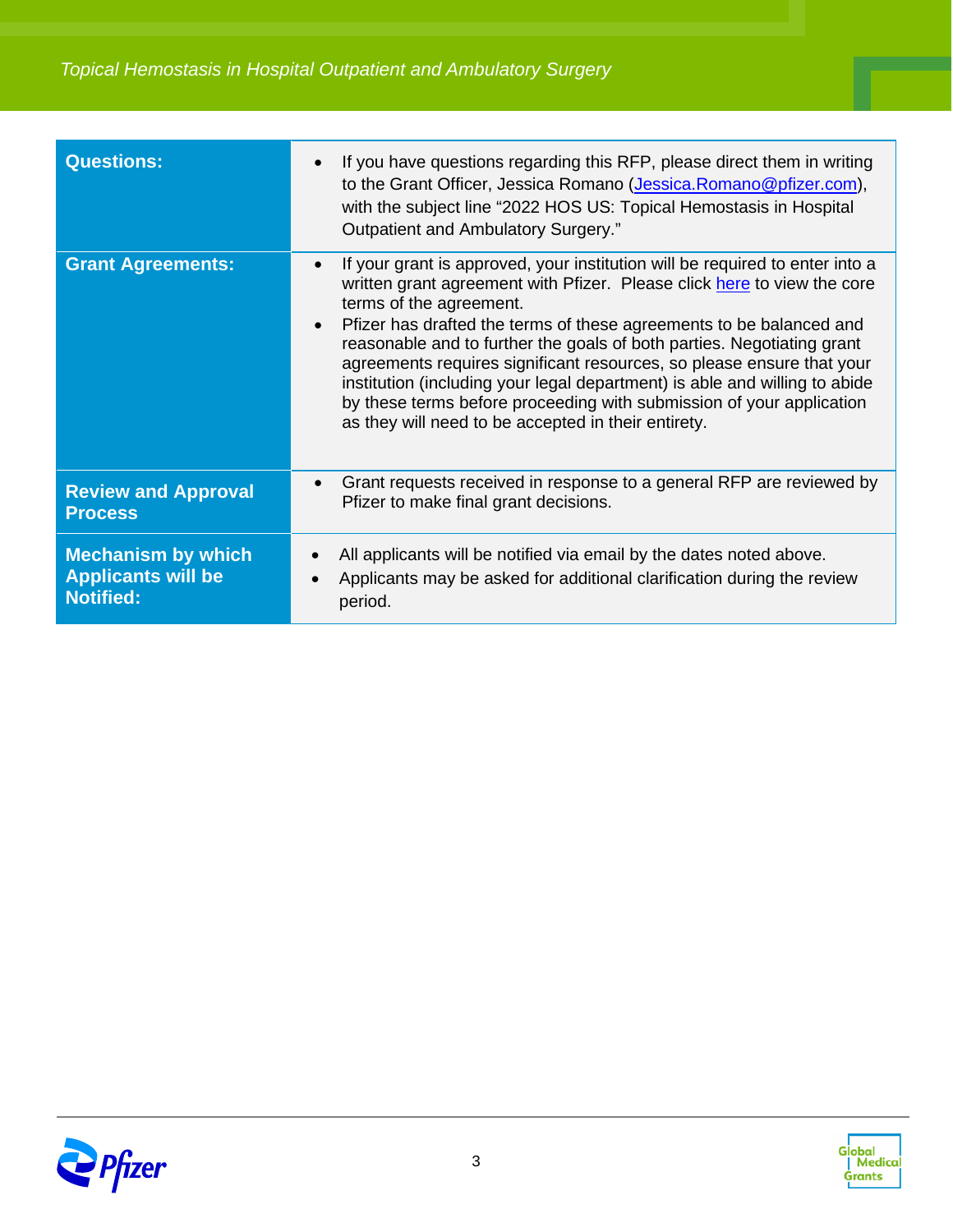#### Appendix A

#### **General RFP Submission Requirements**

**Project Proposals should be single-spaced using Calibri 12-point font and 1-inch margins. Note there is a 15-page limit exclusive of references. Please include the following:**

| <b>Goals and Objectives</b>                 | Briefly state the overall goal of the project.<br>List the objectives you plan to meet with your project, in terms of learning<br>and expected outcomes.                                                                                                                                                                                                                                                                                                                                                                                                                                                                                                                                                  |
|---------------------------------------------|-----------------------------------------------------------------------------------------------------------------------------------------------------------------------------------------------------------------------------------------------------------------------------------------------------------------------------------------------------------------------------------------------------------------------------------------------------------------------------------------------------------------------------------------------------------------------------------------------------------------------------------------------------------------------------------------------------------|
| <b>Needs Assessment for</b><br>the Project  | Include a description of your organization's needs assessment for this<br>$\bullet$<br>proposed project which may include a quantitative baseline data<br>summary, initial metrics, or a project starting point (please cite data on<br>gap analyses or relevant patient-level data that informs the stated<br>objectives) in your target area.                                                                                                                                                                                                                                                                                                                                                           |
| <b>Target Audience</b>                      | Describe the primary audience(s) targeted for this project. Indicate whom<br>$\bullet$<br>you believe will directly benefit from the project outcomes. Describe the<br>overall population size as well as the size of your sample population.                                                                                                                                                                                                                                                                                                                                                                                                                                                             |
| <b>Project Design and</b><br><b>Methods</b> | Describe the planned project, the educational approach, and the way the<br>$\bullet$<br>planned methods address the established need.                                                                                                                                                                                                                                                                                                                                                                                                                                                                                                                                                                     |
| <b>Innovation</b>                           | Explain what measures you have taken to assure that this project is<br>original and does not duplicate other projects or materials already<br>developed. Describe how this project builds upon existing work, pilot<br>projects, or ongoing projects developed either by your institution or other<br>institutions.                                                                                                                                                                                                                                                                                                                                                                                       |
| <b>Evaluation and</b><br><b>Outcomes</b>    | In terms of the metrics used for the needs assessment, describe how<br>$\bullet$<br>your organization will determine if the gap was addressed for the target<br>group. Identify the sources of data your organization anticipates using to<br>make the determination. Describe how your organization is expected to<br>collect and analyze the data. Explain the method used to control for other<br>factors outside this project (e.g., use of a control group or comparison<br>with baseline data). Quantify the amount of change expected from this<br>project in terms the target audience. Describe how your organization will<br>determine if the target audience was fully engaged in the project. |
| <b>Dissemination Plan</b>                   | Describe how the project may have extended benefit beyond the grant.<br>Will the teaching materials be made available to others to use? Will<br>there be tools or resources that are made publicly available beyond the<br>initial project. Describe how the project outcomes might be broadly<br>disseminated.                                                                                                                                                                                                                                                                                                                                                                                           |